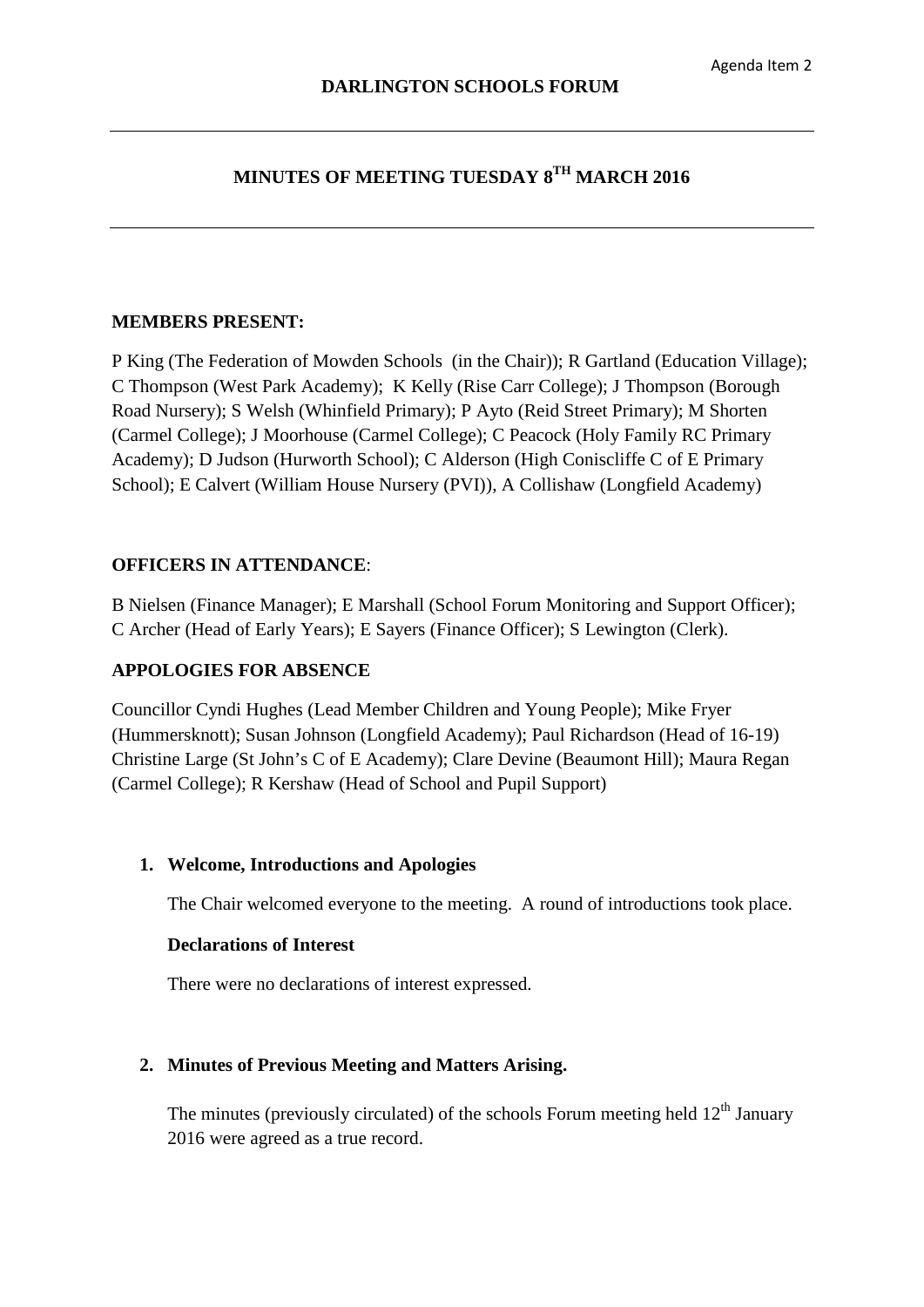#### **3. Budget Update 2015/16**

The Forum referred to a previously circulated report. The Finance Manager talked Forum through the report and pointed out any significant changes to the variances that had not previously been reported.

It was questioned why some of the projected £300,000 underspend had not been allocated to Schools in the budget share as many are facing financial pressures. It was mentioned that the underspend was only a projection at this stage and also due to proposed changes in funding from April 17 that potentially there would be a need to hold funding to cover the transitional period. The point was noted and would be considered in the next budget planning round.

It was also asked if work had been done on 2 year old place numbers and the possibility that the Authority had commissioned too many places, as schools are carrying many vacancies. It was stated that work had been done and that lack of takeup was down to parental choice and that parents cannot be forced to send their children to this provision.

It was agreed that the early years regulations would be checked to see if it is possible to release some funding to fund vacant places in order to secure places for the future.

The contents of the report were noted.

# **4. School Funding Formula & Budget Updates 2016/17**

The Forum referred to a previously circulated report, the purpose of which was to provide and update on any changes to the 2016/17 funding formula and budget setting since the January meeting.

Forum was notified that the 2016/17 funding formula had been agreed by the EFA.

Forum was provided with information regarding copyright licences that the EFA procure centrally (Appendix 1). Schools were asked to note this in order that they are not paying for these licenses as well.

Forum referred to paragraph 7 in the report whereby at their January meeting the early years funding formula rates were agreed.

Forum were notified that a review of the rates had taken place due to a number of factors affecting providers. The national living wage will be introduced from April 2016 and will potentially impact on 2 year old nursery provision because of the increase in wage bills. Forum was asked to consider increasing the 2 year old hourly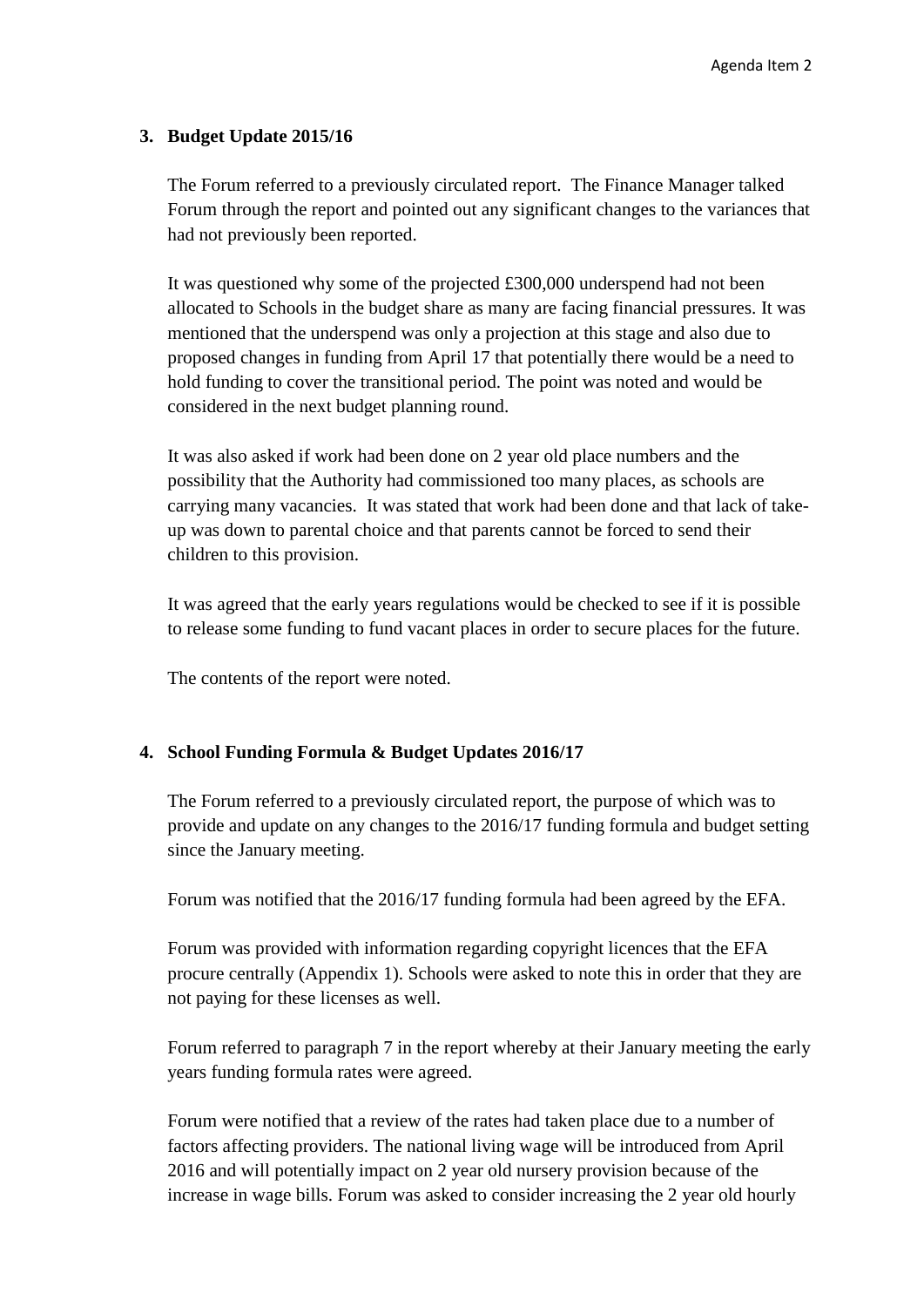rate from its current £4.98 to £5.10 per hour from April 16, this would be funded by carry forward underspend. This would be an increase of 12p per hour and actually 25p per hour over what the Government funds. It was stressed that this would be a one off and for 2016/17 only, as it is hoped that Government will be increasing the funding for childcare provision from April 2017. No change was proposed to the previously agreed rates for 3 & 4 year old nursery provision.

The one off increase to the 2 year old rate was agreed from April 16. No change was made to the 3 & 4 rates.

Forum were updated on the Home and Hospital budget requirement as the one put to them at the January meeting was incorrect and had therefore been withdrawn.

There are 30 places commissioned but in the last year the service has been accommodating in excess of this, therefore it is proposed that the budget for places be increased to 32.

It was put to Forum that feedback coming from the Secondary Heads meeting was that the Home & Hospital Service is a valued service. The Primary Heads meeting had requested further information regarding the service as a number of schools had not used the service. It was asked that a piece of work be done around the service. The Chair asked the School Forum Officer to make this her next priority.

Forum noted the content of the report, agreed the one off increase in two year old funding for 2016/17 and agreed to a request for a MFG regarding this increase in the 2 year old rate.

# **5. School Forum Officer – Work Update**

The Forum referred to a previously circulated report. The School's Forum Officer talked through the contents of the report and updated Forum on the review of the High Needs services.

It was asked if all Resource Bases except Heathfield are full as it is believed there are places available at Mount Pleasant. The School's Forum Officer was asked to check this with Mount Pleasant and provide an update at the next meeting.

The content of the report was noted.

# **6. Any Other Business**

# **School Forum Membership**

The Finance Manager explained to the Forum that the term of office for membership to the Forum is for a 2 year period. This term of office is due to finish at the end of March, therefore the membership will need to be renewed. It was asked that any